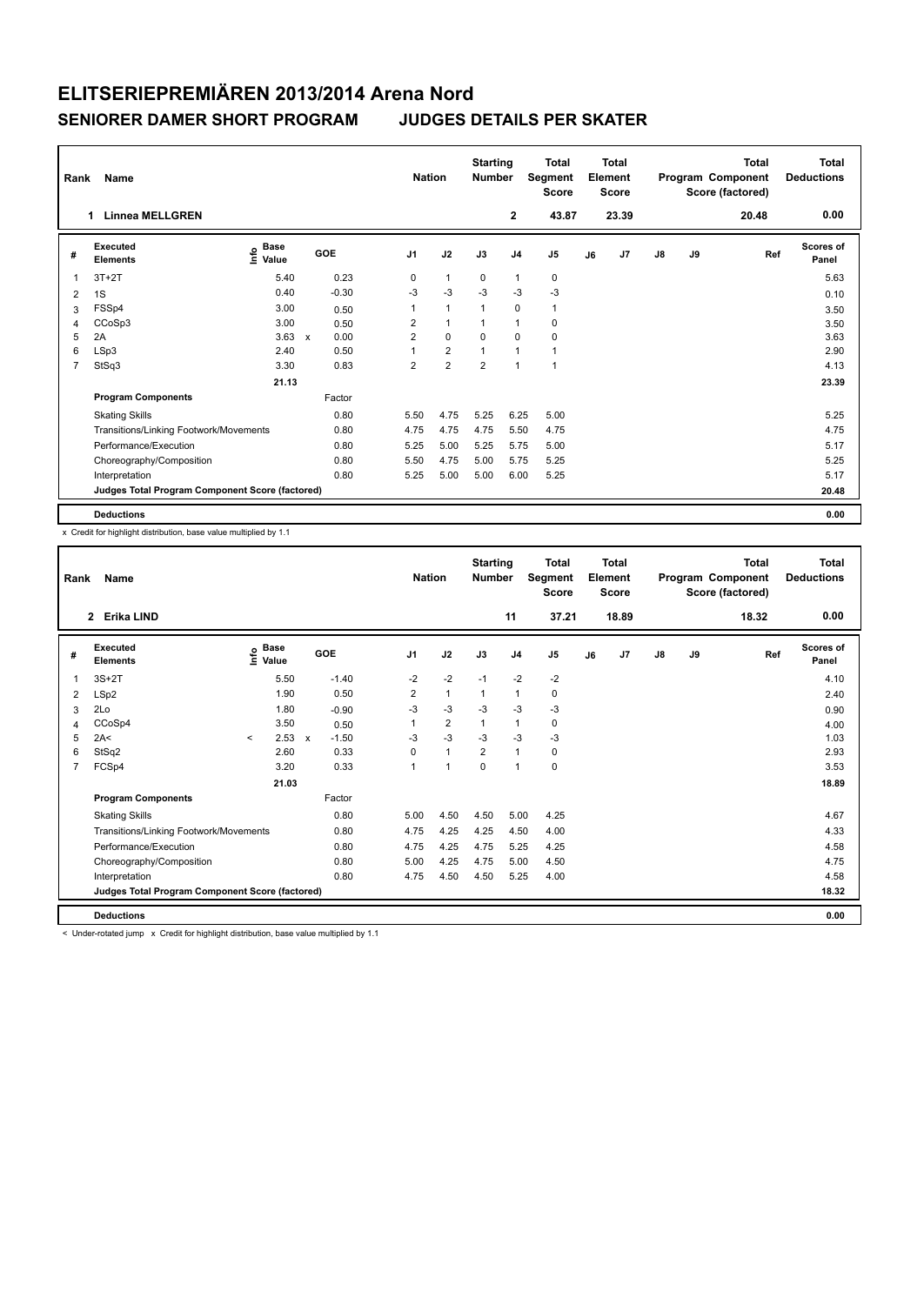| Rank           | Name                                            |         |                                    |         | <b>Nation</b>  |                | <b>Starting</b><br><b>Number</b> |                | <b>Total</b><br>Segment<br><b>Score</b> |    | <b>Total</b><br>Element<br><b>Score</b> |               |    | <b>Total</b><br>Program Component<br>Score (factored) | <b>Total</b><br><b>Deductions</b> |
|----------------|-------------------------------------------------|---------|------------------------------------|---------|----------------|----------------|----------------------------------|----------------|-----------------------------------------|----|-----------------------------------------|---------------|----|-------------------------------------------------------|-----------------------------------|
|                | <b>Fredrica LASOME</b><br>3                     |         |                                    |         |                |                |                                  | 1              | 34.62                                   |    | 18.30                                   |               |    | 16.32                                                 | 0.00                              |
| #              | Executed<br><b>Elements</b>                     |         | <b>Base</b><br>$\frac{6}{5}$ Value | GOE     | J <sub>1</sub> | J2             | J3                               | J <sub>4</sub> | J5                                      | J6 | J7                                      | $\mathsf{J}8$ | J9 | Ref                                                   | <b>Scores of</b><br>Panel         |
| 1              | 2A                                              |         | 3.30                               | $-0.17$ | 0              | $\mathbf{1}$   | 0                                | $-1$           | $-1$                                    |    |                                         |               |    |                                                       | 3.13                              |
| $\overline{2}$ | $3S<+2T$                                        | $\prec$ | 4.20                               | $-1.40$ | $-2$           | $-2$           | $-2$                             | $-2$           | $-2$                                    |    |                                         |               |    |                                                       | 2.80                              |
| 3              | LSp3                                            |         | 2.40                               | 0.33    | 1              | 0              | $\mathbf{1}$                     | $\mathbf{1}$   | 0                                       |    |                                         |               |    |                                                       | 2.73                              |
| 4              | 3Lo<<                                           | <<      | 1.80                               | $-0.90$ | -3             | $-3$           | $-3$                             | -3             | $-3$                                    |    |                                         |               |    |                                                       | 0.90                              |
| 5              | FSSp2                                           |         | 2.30                               | 0.67    | $\overline{2}$ | $\overline{2}$ |                                  | $\mathbf{1}$   | 0                                       |    |                                         |               |    |                                                       | 2.97                              |
| 6              | StSq2                                           |         | 2.60                               | 0.00    | $\Omega$       | $\mathbf 0$    | $\Omega$                         | $\Omega$       | $\mathbf 0$                             |    |                                         |               |    |                                                       | 2.60                              |
| $\overline{7}$ | CCoSp3                                          |         | 3.00                               | 0.17    | $\overline{1}$ | $\overline{1}$ | $\mathbf 0$                      | $\mathbf 0$    | $\mathbf 0$                             |    |                                         |               |    |                                                       | 3.17                              |
|                |                                                 |         | 19.60                              |         |                |                |                                  |                |                                         |    |                                         |               |    |                                                       | 18.30                             |
|                | <b>Program Components</b>                       |         |                                    | Factor  |                |                |                                  |                |                                         |    |                                         |               |    |                                                       |                                   |
|                | <b>Skating Skills</b>                           |         |                                    | 0.80    | 4.50           | 4.00           | 4.00                             | 4.50           | 4.25                                    |    |                                         |               |    |                                                       | 4.25                              |
|                | Transitions/Linking Footwork/Movements          |         |                                    | 0.80    | 4.00           | 3.50           | 3.50                             | 4.00           | 3.75                                    |    |                                         |               |    |                                                       | 3.75                              |
|                | Performance/Execution                           |         |                                    | 0.80    | 4.50           | 4.00           | 3.75                             | 4.50           | 4.25                                    |    |                                         |               |    |                                                       | 4.25                              |
|                | Choreography/Composition                        |         |                                    | 0.80    | 4.25           | 3.50           | 3.75                             | 4.75           | 4.25                                    |    |                                         |               |    |                                                       | 4.08                              |
|                | Interpretation                                  |         |                                    | 0.80    | 4.50           | 3.75           | 3.50                             | 4.50           | 4.00                                    |    |                                         |               |    |                                                       | 4.08                              |
|                | Judges Total Program Component Score (factored) |         |                                    |         |                |                |                                  |                |                                         |    |                                         |               |    |                                                       | 16.32                             |
|                | <b>Deductions</b>                               |         |                                    |         |                |                |                                  |                |                                         |    |                                         |               |    |                                                       | 0.00                              |

< Under-rotated jump << Downgraded jump

| Rank | Name                                            |         |                                           |                   | <b>Nation</b>            |                | <b>Starting</b><br><b>Number</b> |                          | <b>Total</b><br>Segment<br><b>Score</b> |    | <b>Total</b><br>Element<br><b>Score</b> |               |    | <b>Total</b><br>Program Component<br>Score (factored) | <b>Total</b><br><b>Deductions</b> |
|------|-------------------------------------------------|---------|-------------------------------------------|-------------------|--------------------------|----------------|----------------------------------|--------------------------|-----------------------------------------|----|-----------------------------------------|---------------|----|-------------------------------------------------------|-----------------------------------|
|      | Johanna WICK<br>4                               |         |                                           |                   |                          |                |                                  | 5                        | 34.39                                   |    | 16.31                                   |               |    | 19.08                                                 | 1.00                              |
| #    | Executed<br><b>Elements</b>                     |         | $\frac{e}{E}$ Base<br>$\frac{E}{E}$ Value | <b>GOE</b>        | J <sub>1</sub>           | J2             | J3                               | J <sub>4</sub>           | J <sub>5</sub>                          | J6 | J7                                      | $\mathsf{J}8$ | J9 | Ref                                                   | <b>Scores of</b><br>Panel         |
| 1    | 2A<                                             | $\prec$ | 2.30                                      | $-1.33$           | $-3$                     | $-2$           | $-3$                             | $-3$                     | $-2$                                    |    |                                         |               |    |                                                       | 0.97                              |
| 2    | T+COMBO                                         |         | 0.00                                      | 0.00              | $\overline{\phantom{a}}$ | $\sim$         | $\sim$                           | $\overline{\phantom{a}}$ | $\overline{\phantom{a}}$                |    |                                         |               |    |                                                       | 0.00                              |
| 3    | LSp4                                            |         | 2.70                                      | 1.17              | 3                        | 3              | 2                                | $\overline{2}$           | 2                                       |    |                                         |               |    |                                                       | 3.87                              |
| 4    | 3S <                                            | <<      | 1.30                                      | $-0.60$           | $-3$                     | $-3$           | $-3$                             | $-3$                     | $-3$                                    |    |                                         |               |    |                                                       | 0.70                              |
| 5    | StSq3                                           |         | 3.30                                      | 0.67              | $\overline{2}$           | $\overline{2}$ | 1                                | $\mathbf{1}$             | 1                                       |    |                                         |               |    |                                                       | 3.97                              |
| 6    | CCoSp3                                          |         | 3.00                                      | 0.67              | $\overline{2}$           | $\overline{2}$ |                                  | $\Omega$                 | 1                                       |    |                                         |               |    |                                                       | 3.67                              |
| 7    | FCSp3                                           |         | 2.80                                      | 0.33              | 1                        | $\overline{1}$ | $\mathbf 0$                      | $-1$                     | 1                                       |    |                                         |               |    |                                                       | 3.13                              |
|      |                                                 |         | 15.40                                     |                   |                          |                |                                  |                          |                                         |    |                                         |               |    |                                                       | 16.31                             |
|      | <b>Program Components</b>                       |         |                                           | Factor            |                          |                |                                  |                          |                                         |    |                                         |               |    |                                                       |                                   |
|      | <b>Skating Skills</b>                           |         |                                           | 0.80              | 5.25                     | 4.75           | 4.25                             | 5.00                     | 4.75                                    |    |                                         |               |    |                                                       | 4.83                              |
|      | Transitions/Linking Footwork/Movements          |         |                                           | 0.80              | 5.00                     | 4.50           | 4.00                             | 4.25                     | 4.50                                    |    |                                         |               |    |                                                       | 4.42                              |
|      | Performance/Execution                           |         |                                           | 0.80              | 5.00                     | 5.25           | 4.50                             | 4.50                     | 4.75                                    |    |                                         |               |    |                                                       | 4.75                              |
|      | Choreography/Composition                        |         |                                           | 0.80              | 5.25                     | 5.00           | 4.50                             | 4.75                     | 5.00                                    |    |                                         |               |    |                                                       | 4.92                              |
|      | Interpretation                                  |         |                                           | 0.80              | 5.25                     | 5.00           | 4.50                             | 4.75                     | 5.00                                    |    |                                         |               |    |                                                       | 4.92                              |
|      | Judges Total Program Component Score (factored) |         |                                           |                   |                          |                |                                  |                          |                                         |    |                                         |               |    |                                                       | 19.08                             |
|      | <b>Deductions</b>                               |         |                                           | Falls:<br>$-1.00$ |                          |                |                                  |                          |                                         |    |                                         |               |    |                                                       | $-1.00$                           |

< Under-rotated jump << Downgraded jump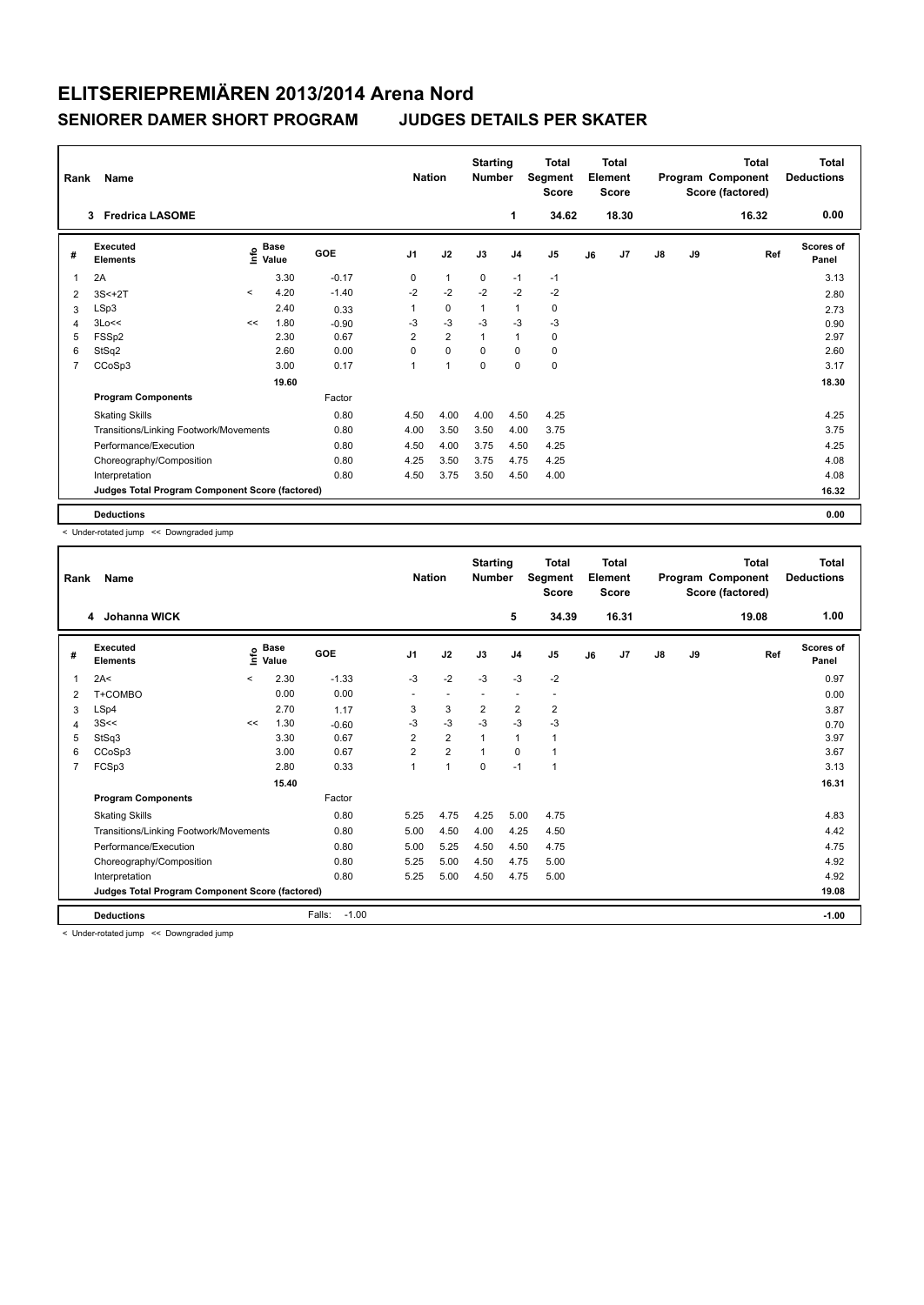| Rank           | Name                                            |                                  |      |                      | <b>Nation</b>  |                | <b>Starting</b><br><b>Number</b> |                | <b>Total</b><br><b>Segment</b><br><b>Score</b> |    | <b>Total</b><br>Element<br><b>Score</b> |               |    | <b>Total</b><br>Program Component<br>Score (factored) | Total<br><b>Deductions</b> |
|----------------|-------------------------------------------------|----------------------------------|------|----------------------|----------------|----------------|----------------------------------|----------------|------------------------------------------------|----|-----------------------------------------|---------------|----|-------------------------------------------------------|----------------------------|
|                | <b>Felicia ANDERSSON</b><br>5                   |                                  |      |                      |                |                |                                  | 3              | 33.90                                          |    | 17.10                                   |               |    | 16.80                                                 | 0.00                       |
| #              | Executed<br><b>Elements</b>                     | <b>Base</b><br>e Base<br>⊆ Value |      | <b>GOE</b>           | J <sub>1</sub> | J2             | J3                               | J <sub>4</sub> | J <sub>5</sub>                                 | J6 | J7                                      | $\mathsf{J}8$ | J9 | Ref                                                   | <b>Scores of</b><br>Panel  |
| 1              | 3S+COMBO                                        | 4.20                             |      | $-2.10$              | $-3$           | -3             | $-3$                             | $-3$           | $-3$                                           |    |                                         |               |    |                                                       | 2.10                       |
| 2              | 3Lo<<                                           | 1.80<br><<                       |      | $-0.90$              | -3             | $-3$           | $-3$                             | $-3$           | $-3$                                           |    |                                         |               |    |                                                       | 0.90                       |
| 3              | LSp2                                            | 1.90                             |      | 0.00                 | 0              | $\pmb{0}$      | 0                                | 0              | 0                                              |    |                                         |               |    |                                                       | 1.90                       |
| 4              | StSq2                                           | 2.60                             |      | 0.17                 | $\overline{2}$ | $\mathbf{1}$   | $\Omega$                         | $\mathbf 0$    | 0                                              |    |                                         |               |    |                                                       | 2.77                       |
| 5              | 2A                                              |                                  | 3.63 | 0.50<br>$\mathsf{x}$ | $\overline{2}$ | $\overline{2}$ | $\Omega$                         | $\mathbf 0$    | $\mathbf{1}$                                   |    |                                         |               |    |                                                       | 4.13                       |
| 6              | CCoSp4                                          | 3.50                             |      | 0.00                 |                | $\mathbf 0$    | $\Omega$                         | $\mathbf 0$    | 0                                              |    |                                         |               |    |                                                       | 3.50                       |
| $\overline{7}$ | FCSp1                                           | 1.90                             |      | $-0.10$              | 0              | $\mathbf 0$    | $\mathbf 0$                      | $-1$           | $-1$                                           |    |                                         |               |    |                                                       | 1.80                       |
|                |                                                 | 19.53                            |      |                      |                |                |                                  |                |                                                |    |                                         |               |    |                                                       | 17.10                      |
|                | <b>Program Components</b>                       |                                  |      | Factor               |                |                |                                  |                |                                                |    |                                         |               |    |                                                       |                            |
|                | <b>Skating Skills</b>                           |                                  |      | 0.80                 | 5.00           | 4.75           | 4.25                             | 4.25           | 4.00                                           |    |                                         |               |    |                                                       | 4.42                       |
|                | Transitions/Linking Footwork/Movements          |                                  |      | 0.80                 | 4.50           | 4.50           | 3.75                             | 3.75           | 3.75                                           |    |                                         |               |    |                                                       | 4.00                       |
|                | Performance/Execution                           |                                  |      | 0.80                 | 4.75           | 4.50           | 4.25                             | 4.25           | 4.00                                           |    |                                         |               |    |                                                       | 4.33                       |
|                | Choreography/Composition                        |                                  |      | 0.80                 | 5.00           | 4.25           | 4.00                             | 4.00           | 4.00                                           |    |                                         |               |    |                                                       | 4.08                       |
|                | Interpretation                                  |                                  |      | 0.80                 | 4.75           | 4.25           | 4.00                             | 4.25           | 3.75                                           |    |                                         |               |    |                                                       | 4.17                       |
|                | Judges Total Program Component Score (factored) |                                  |      |                      |                |                |                                  |                |                                                |    |                                         |               |    |                                                       | 16.80                      |
|                | <b>Deductions</b>                               |                                  |      |                      |                |                |                                  |                |                                                |    |                                         |               |    |                                                       | 0.00                       |

<< Downgraded jump x Credit for highlight distribution, base value multiplied by 1.1

| Rank | Name                                            |                             |                         | <b>Nation</b>  |             | <b>Starting</b><br><b>Number</b> |                | Total<br>Segment<br><b>Score</b> |    | Total<br>Element<br><b>Score</b> |               |    | Total<br>Program Component<br>Score (factored) | <b>Total</b><br><b>Deductions</b> |
|------|-------------------------------------------------|-----------------------------|-------------------------|----------------|-------------|----------------------------------|----------------|----------------------------------|----|----------------------------------|---------------|----|------------------------------------------------|-----------------------------------|
|      | Susanna FRYDÉN<br>6                             |                             |                         |                |             |                                  | 9              | 32.32                            |    | 17.00                            |               |    | 15.32                                          | 0.00                              |
| #    | Executed<br><b>Elements</b>                     | $\sum_{k=1}^{\infty}$ Value | GOE                     | J <sub>1</sub> | J2          | J3                               | J <sub>4</sub> | J5                               | J6 | J7                               | $\mathsf{J}8$ | J9 | Ref                                            | Scores of<br>Panel                |
| 1    | 2A                                              | 3.30                        | 0.00                    | 0              | $\mathbf 0$ | $\mathbf 0$                      | $\mathbf 0$    | $-1$                             |    |                                  |               |    |                                                | 3.30                              |
| 2    | 3S+COMBO                                        | 4.20                        | $-2.10$                 | -3             | $-3$        | $-3$                             | $-3$           | $-3$                             |    |                                  |               |    |                                                | 2.10                              |
| 3    | CCoSp3                                          | 3.00                        | $-0.10$                 | 0              | 0           | 0                                | $-2$           | $-1$                             |    |                                  |               |    |                                                | 2.90                              |
| 4    | 2T                                              | 1.43                        | $\mathsf{x}$<br>$-0.60$ | -3             | $-3$        | $-3$                             | $-3$           | $-3$                             |    |                                  |               |    |                                                | 0.83                              |
| 5    | LSp1                                            | 1.50                        | 0.00                    | $\Omega$       | $\Omega$    | $\Omega$                         | $\Omega$       | $-1$                             |    |                                  |               |    |                                                | 1.50                              |
| 6    | StSq3                                           | 3.30                        | 0.17                    |                | 0           |                                  | $\mathbf 0$    | 0                                |    |                                  |               |    |                                                | 3.47                              |
| 7    | FSSp4                                           | 3.00                        | $-0.10$                 | $\Omega$       | $\mathbf 0$ | $\Omega$                         | $-1$           | $-1$                             |    |                                  |               |    |                                                | 2.90                              |
|      |                                                 | 19.73                       |                         |                |             |                                  |                |                                  |    |                                  |               |    |                                                | 17.00                             |
|      | <b>Program Components</b>                       |                             | Factor                  |                |             |                                  |                |                                  |    |                                  |               |    |                                                |                                   |
|      | <b>Skating Skills</b>                           |                             | 0.80                    | 4.25           | 4.25        | 4.00                             | 4.00           | 3.75                             |    |                                  |               |    |                                                | 4.08                              |
|      | Transitions/Linking Footwork/Movements          |                             | 0.80                    | 3.50           | 4.00        | 3.50                             | 3.50           | 3.50                             |    |                                  |               |    |                                                | 3.50                              |
|      | Performance/Execution                           |                             | 0.80                    | 3.75           | 4.25        | 3.50                             | 4.00           | 4.00                             |    |                                  |               |    |                                                | 3.92                              |
|      | Choreography/Composition                        |                             | 0.80                    | 3.50           | 3.75        | 3.75                             | 4.25           | 4.00                             |    |                                  |               |    |                                                | 3.83                              |
|      | Interpretation                                  |                             | 0.80                    | 3.75           | 4.00        | 3.75                             | 4.25           | 3.75                             |    |                                  |               |    |                                                | 3.83                              |
|      | Judges Total Program Component Score (factored) |                             |                         |                |             |                                  |                |                                  |    |                                  |               |    |                                                | 15.32                             |
|      | <b>Deductions</b>                               |                             |                         |                |             |                                  |                |                                  |    |                                  |               |    |                                                | 0.00                              |

x Credit for highlight distribution, base value multiplied by 1.1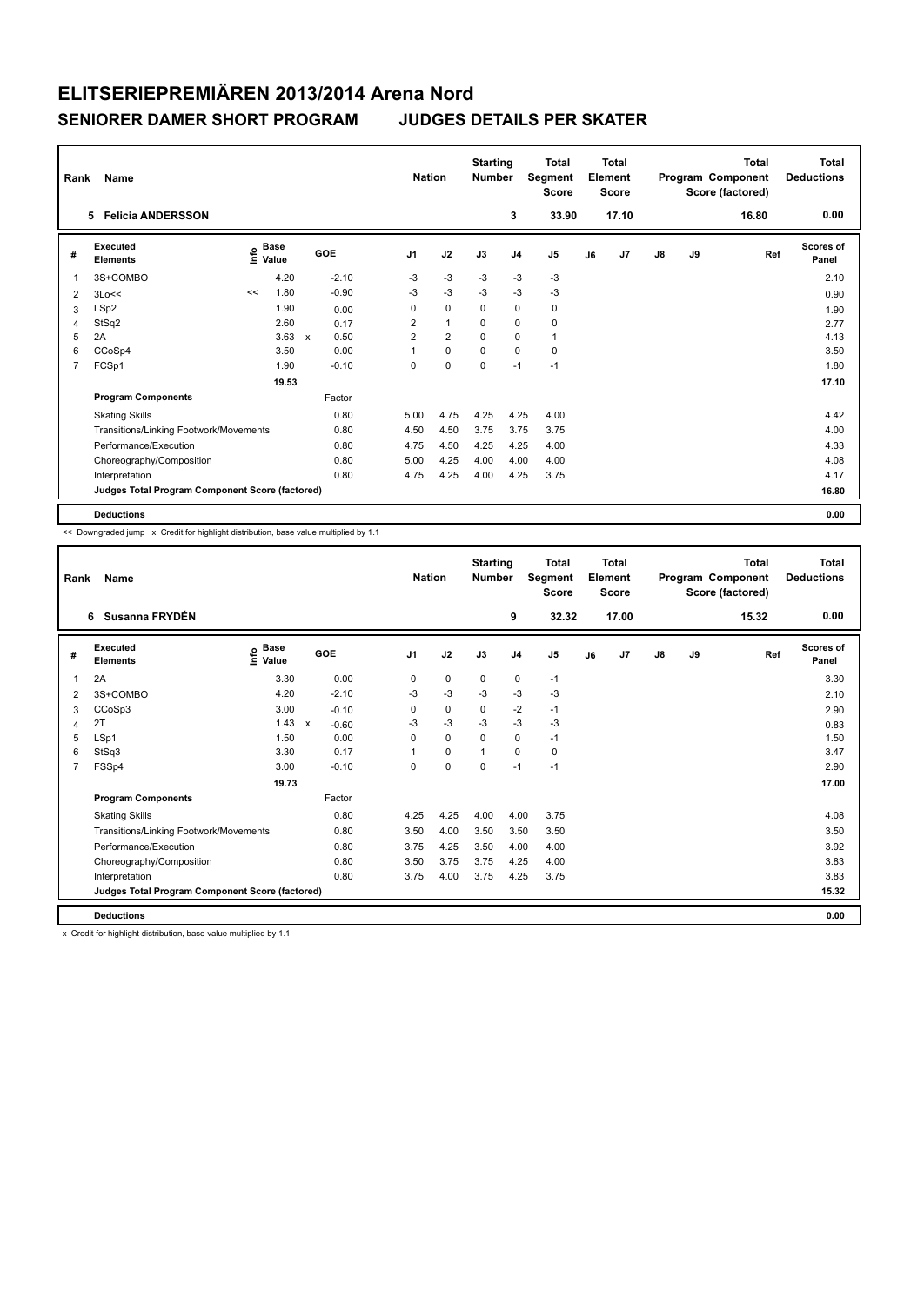| Rank           | Name                                            |                                    |                         | <b>Nation</b>            |                          | <b>Starting</b><br><b>Number</b> |                          | <b>Total</b><br>Segment<br><b>Score</b> |    | <b>Total</b><br>Element<br><b>Score</b> |               |    | <b>Total</b><br>Program Component<br>Score (factored) | <b>Total</b><br><b>Deductions</b> |
|----------------|-------------------------------------------------|------------------------------------|-------------------------|--------------------------|--------------------------|----------------------------------|--------------------------|-----------------------------------------|----|-----------------------------------------|---------------|----|-------------------------------------------------------|-----------------------------------|
|                | <b>Chisako KIUCHI</b><br>7                      |                                    |                         |                          |                          |                                  | 10                       | 31.64                                   |    | 14.52                                   |               |    | 17.12                                                 | 0.00                              |
| #              | Executed<br><b>Elements</b>                     | <b>Base</b><br>$\frac{6}{5}$ Value | GOE                     | J <sub>1</sub>           | J2                       | J3                               | J <sub>4</sub>           | J <sub>5</sub>                          | J6 | J7                                      | $\mathsf{J}8$ | J9 | Ref                                                   | <b>Scores of</b><br>Panel         |
| 1              | 3T                                              | 4.10                               | $-1.87$                 | $-2$                     | $-3$                     | $-3$                             | $-3$                     | $-2$                                    |    |                                         |               |    |                                                       | 2.23                              |
| $\overline{2}$ | $3S+1T$                                         | 4.60                               | $-2.10$                 | $-3$                     | $-3$                     | $-3$                             | $-3$                     | $-3$                                    |    |                                         |               |    |                                                       | 2.50                              |
| 3              | <b>FSSp</b>                                     | 0.00                               | 0.00                    | $\overline{\phantom{a}}$ | $\overline{\phantom{a}}$ | $\overline{\phantom{a}}$         | $\overline{\phantom{a}}$ | $\overline{\phantom{a}}$                |    |                                         |               |    |                                                       | 0.00                              |
| 4              | 2A                                              | 3.63                               | $\mathsf{x}$<br>$-1.50$ | $-3$                     | $-3$                     | $-3$                             | $-2$                     | -3                                      |    |                                         |               |    |                                                       | 2.13                              |
| 5              | LSp2                                            | 1.90                               | 0.50                    | 1                        | $\overline{2}$           | $\overline{1}$                   | $\overline{1}$           | 0                                       |    |                                         |               |    |                                                       | 2.40                              |
| 6              | StSq2                                           | 2.60                               | 0.33                    |                          | $\mathbf 0$              | $\overline{1}$                   | $\overline{1}$           | $\mathbf 0$                             |    |                                         |               |    |                                                       | 2.93                              |
| $\overline{7}$ | CCoSp1                                          | 2.00                               | 0.33                    | $\overline{1}$           | $\overline{1}$           | $\mathbf 0$                      | $\overline{1}$           | $-2$                                    |    |                                         |               |    |                                                       | 2.33                              |
|                |                                                 | 18.83                              |                         |                          |                          |                                  |                          |                                         |    |                                         |               |    |                                                       | 14.52                             |
|                | <b>Program Components</b>                       |                                    | Factor                  |                          |                          |                                  |                          |                                         |    |                                         |               |    |                                                       |                                   |
|                | <b>Skating Skills</b>                           |                                    | 0.80                    | 5.00                     | 4.50                     | 4.25                             | 5.00                     | 4.25                                    |    |                                         |               |    |                                                       | 4.58                              |
|                | Transitions/Linking Footwork/Movements          |                                    | 0.80                    | 4.50                     | 3.75                     | 3.75                             | 4.50                     | 3.50                                    |    |                                         |               |    |                                                       | 4.00                              |
|                | Performance/Execution                           |                                    | 0.80                    | 4.50                     | 4.25                     | 4.00                             | 4.50                     | 4.00                                    |    |                                         |               |    |                                                       | 4.25                              |
|                | Choreography/Composition                        |                                    | 0.80                    | 4.75                     | 4.00                     | 3.75                             | 4.75                     | 4.00                                    |    |                                         |               |    |                                                       | 4.25                              |
|                | Interpretation                                  |                                    | 0.80                    | 4.75                     | 4.25                     | 3.75                             | 5.00                     | 4.00                                    |    |                                         |               |    |                                                       | 4.33                              |
|                | Judges Total Program Component Score (factored) |                                    |                         |                          |                          |                                  |                          |                                         |    |                                         |               |    |                                                       | 17.12                             |
|                | <b>Deductions</b>                               |                                    |                         |                          |                          |                                  |                          |                                         |    |                                         |               |    |                                                       | 0.00                              |

x Credit for highlight distribution, base value multiplied by 1.1

| Rank           | Name                                            |         |                            |                   | <b>Nation</b>  |                | <b>Starting</b><br><b>Number</b> |                | <b>Total</b><br>Segment<br><b>Score</b> |    | Total<br>Element<br><b>Score</b> |               |    | Total<br>Program Component<br>Score (factored) | <b>Total</b><br><b>Deductions</b> |
|----------------|-------------------------------------------------|---------|----------------------------|-------------------|----------------|----------------|----------------------------------|----------------|-----------------------------------------|----|----------------------------------|---------------|----|------------------------------------------------|-----------------------------------|
|                | Rosanna SOUFIZADEH<br>8                         |         |                            |                   |                |                |                                  | $\overline{7}$ | 29.33                                   |    | 14.93                            |               |    | 16.40                                          | 2.00                              |
| #              | <b>Executed</b><br><b>Elements</b>              |         | $\sum_{k=1}^{\infty}$ Pase | GOE               | J <sub>1</sub> | J2             | J3                               | J <sub>4</sub> | J <sub>5</sub>                          | J6 | J <sub>7</sub>                   | $\mathsf{J}8$ | J9 | Ref                                            | <b>Scores of</b><br>Panel         |
| 1              | 3S<+COMBO                                       | $\prec$ | 2.90                       | $-2.10$           | $-3$           | $-3$           | $-3$                             | $-3$           | $-3$                                    |    |                                  |               |    |                                                | 0.80                              |
| 2              | 2A<<                                            | <<      | 1.10                       | $-0.60$           | -3             | $-3$           | $-3$                             | $-3$           | $-3$                                    |    |                                  |               |    |                                                | 0.50                              |
| 3              | FCSp4                                           |         | 3.20                       | 0.83              | 3              | $\overline{2}$ | $\overline{2}$                   | $\mathbf{1}$   | 0                                       |    |                                  |               |    |                                                | 4.03                              |
| 4              | 3Lo<<                                           | <<      | 1.80                       | $-0.90$           | $-3$           | $-3$           | $-3$                             | $-3$           | $-3$                                    |    |                                  |               |    |                                                | 0.90                              |
| 5              | LSp3                                            |         | 2.40                       | 1.00              | 3              | $\overline{2}$ | 1                                | $\overline{2}$ | $\overline{\mathbf{c}}$                 |    |                                  |               |    |                                                | 3.40                              |
| 6              | StSq1                                           |         | 1.80                       | 0.33              |                | $\mathbf 0$    |                                  | $\overline{1}$ | 0                                       |    |                                  |               |    |                                                | 2.13                              |
| $\overline{7}$ | CCoSp3                                          |         | 3.00                       | 0.17              | 1              | $\Omega$       | $\Omega$                         | $\mathbf{1}$   | 0                                       |    |                                  |               |    |                                                | 3.17                              |
|                |                                                 |         | 16.20                      |                   |                |                |                                  |                |                                         |    |                                  |               |    |                                                | 14.93                             |
|                | <b>Program Components</b>                       |         |                            | Factor            |                |                |                                  |                |                                         |    |                                  |               |    |                                                |                                   |
|                | <b>Skating Skills</b>                           |         |                            | 0.80              | 4.75           | 4.00           | 4.00                             | 4.50           | 4.00                                    |    |                                  |               |    |                                                | 4.17                              |
|                | Transitions/Linking Footwork/Movements          |         |                            | 0.80              | 4.50           | 3.75           | 3.75                             | 4.00           | 3.75                                    |    |                                  |               |    |                                                | 3.83                              |
|                | Performance/Execution                           |         |                            | 0.80              | 4.50           | 4.25           | 4.25                             | 4.25           | 4.00                                    |    |                                  |               |    |                                                | 4.25                              |
|                | Choreography/Composition                        |         |                            | 0.80              | 4.75           | 3.75           | 4.00                             | 4.25           | 4.25                                    |    |                                  |               |    |                                                | 4.17                              |
|                | Interpretation                                  |         |                            | 0.80              | 4.50           | 4.00           | 4.00                             | 4.25           | 4.00                                    |    |                                  |               |    |                                                | 4.08                              |
|                | Judges Total Program Component Score (factored) |         |                            |                   |                |                |                                  |                |                                         |    |                                  |               |    |                                                | 16.40                             |
|                | <b>Deductions</b>                               |         |                            | $-2.00$<br>Falls: |                |                |                                  |                |                                         |    |                                  |               |    |                                                | $-2.00$                           |

< Under-rotated jump << Downgraded jump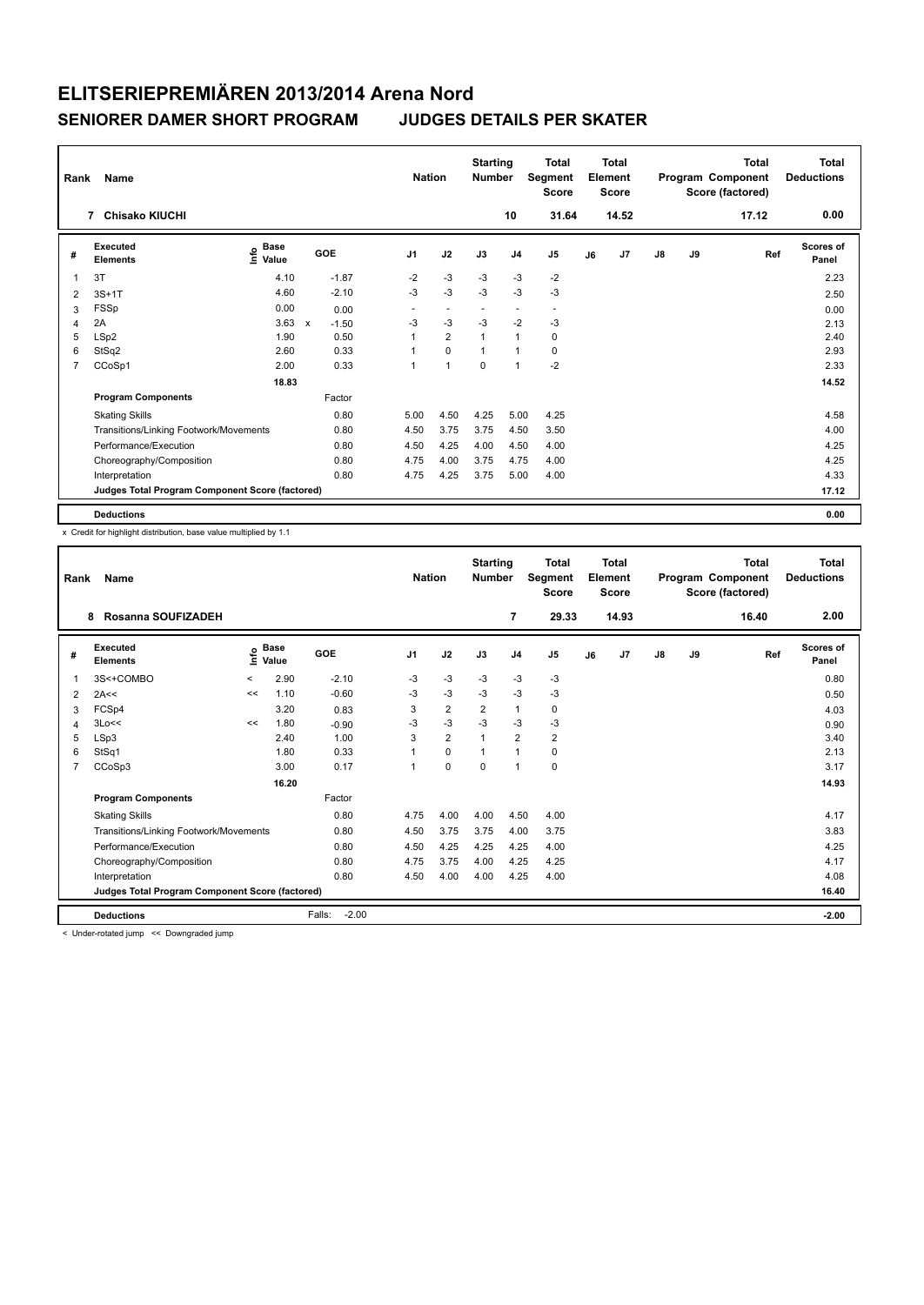| Rank           | <b>Name</b><br><b>Angelica OLSSON</b><br>9      |    |                                    |                   | <b>Nation</b>  |                | <b>Starting</b><br><b>Number</b> | 4              | <b>Total</b><br>Segment<br><b>Score</b><br>28.66 |    | <b>Total</b><br>Element<br><b>Score</b><br>13.60 |    |    | <b>Total</b><br>Program Component<br>Score (factored)<br>17.06 | <b>Total</b><br><b>Deductions</b><br>2.00 |
|----------------|-------------------------------------------------|----|------------------------------------|-------------------|----------------|----------------|----------------------------------|----------------|--------------------------------------------------|----|--------------------------------------------------|----|----|----------------------------------------------------------------|-------------------------------------------|
| #              | Executed<br><b>Elements</b>                     |    | <b>Base</b><br>$\frac{e}{E}$ Value | GOE               | J <sub>1</sub> | J2             | J3                               | J <sub>4</sub> | J <sub>5</sub>                                   | J6 | J7                                               | J8 | J9 | Ref                                                            | <b>Scores of</b><br>Panel                 |
| $\overline{1}$ | F+COMBO                                         |    | 0.00                               | 0.00              |                |                |                                  | ٠              | $\overline{\phantom{a}}$                         |    |                                                  |    |    |                                                                | 0.00                                      |
| 2              | 2A<<                                            | << | 1.10                               | $-0.60$           | -3             | $-3$           | $-3$                             | $-3$           | $-3$                                             |    |                                                  |    |    |                                                                | 0.50                                      |
| 3              | FCSp4                                           |    | 3.20                               | 0.17              | 1              | $\mathbf{1}$   | $\mathbf 0$                      | $-1$           | 0                                                |    |                                                  |    |    |                                                                | 3.37                                      |
| 4              | 3Lo<<                                           | << | 1.80                               | $-0.90$           | -3             | $-3$           | $-3$                             | $-3$           | $-3$                                             |    |                                                  |    |    |                                                                | 0.90                                      |
| 5              | StSq2                                           |    | 2.60                               | 0.50              | 1              | $\mathbf{1}$   |                                  | $\mathbf 0$    | $\mathbf{1}$                                     |    |                                                  |    |    |                                                                | 3.10                                      |
| 6              | CCoSp4                                          |    | 3.50                               | 0.00              | 1              | $\mathbf 0$    | $\mathbf 0$                      | $\mathbf 0$    | $\pmb{0}$                                        |    |                                                  |    |    |                                                                | 3.50                                      |
| $\overline{7}$ | LSp2                                            |    | 1.90                               | 0.33              | 1              | $\overline{1}$ | $\mathbf{1}$                     | $\mathbf 0$    | $\pmb{0}$                                        |    |                                                  |    |    |                                                                | 2.23                                      |
|                |                                                 |    | 14.10                              |                   |                |                |                                  |                |                                                  |    |                                                  |    |    |                                                                | 13.60                                     |
|                | <b>Program Components</b>                       |    |                                    | Factor            |                |                |                                  |                |                                                  |    |                                                  |    |    |                                                                |                                           |
|                | <b>Skating Skills</b>                           |    |                                    | 0.80              | 4.75           | 4.25           | 4.50                             | 4.75           | 4.50                                             |    |                                                  |    |    |                                                                | 4.58                                      |
|                | Transitions/Linking Footwork/Movements          |    |                                    | 0.80              | 4.50           | 4.00           | 4.00                             | 3.75           | 3.75                                             |    |                                                  |    |    |                                                                | 3.92                                      |
|                | Performance/Execution                           |    |                                    | 0.80              | 4.50           | 4.25           | 4.25                             | 4.25           | 4.00                                             |    |                                                  |    |    |                                                                | 4.25                                      |
|                | Choreography/Composition                        |    |                                    | 0.80              | 4.75           | 4.00           | 4.25                             | 4.50           | 4.25                                             |    |                                                  |    |    |                                                                | 4.33                                      |
|                | Interpretation                                  |    |                                    | 0.80              | 4.50           | 4.25           | 4.00                             | 4.50           | 4.00                                             |    |                                                  |    |    |                                                                | 4.25                                      |
|                | Judges Total Program Component Score (factored) |    |                                    |                   |                |                |                                  |                |                                                  |    |                                                  |    |    |                                                                | 17.06                                     |
|                | <b>Deductions</b>                               |    |                                    | $-2.00$<br>Falls: |                |                |                                  |                |                                                  |    |                                                  |    |    |                                                                | $-2.00$                                   |

<< Downgraded jump

| Rank           | Name                                            |      |                      |         | <b>Nation</b>  |                | <b>Starting</b><br><b>Number</b> |                | <b>Total</b><br>Segment<br><b>Score</b> |    | <b>Total</b><br>Element<br><b>Score</b> |               |    | <b>Total</b><br>Program Component<br>Score (factored) | <b>Total</b><br><b>Deductions</b> |
|----------------|-------------------------------------------------|------|----------------------|---------|----------------|----------------|----------------------------------|----------------|-----------------------------------------|----|-----------------------------------------|---------------|----|-------------------------------------------------------|-----------------------------------|
|                | Mikaela DAHLÖF<br>10                            |      |                      |         |                |                |                                  | 8              | 28.39                                   |    | 12.41                                   |               |    | 15.98                                                 | 0.00                              |
| #              | Executed<br><b>Elements</b>                     | lnfo | <b>Base</b><br>Value | GOE     | J <sub>1</sub> | J2             | J3                               | J <sub>4</sub> | J5                                      | J6 | J <sub>7</sub>                          | $\mathsf{J}8$ | J9 | Ref                                                   | <b>Scores of</b><br>Panel         |
| 1              | 3S<<                                            | <<   | 1.30                 | $-0.60$ | $-3$           | $-3$           | $-3$                             | $-3$           | $-3$                                    |    |                                         |               |    |                                                       | 0.70                              |
| $\overline{2}$ | 2A<<                                            | <<   | 1.10                 | $-0.53$ | $-3$           | $-3$           | $-2$                             | $-3$           | $-2$                                    |    |                                         |               |    |                                                       | 0.57                              |
| 3              | LSpB                                            |      | 1.20                 | 0.17    | 1              | $\mathbf{1}$   | 0                                | $-1$           | 0                                       |    |                                         |               |    |                                                       | 1.37                              |
| 4              | 3T<<+COMBO                                      | <<   | 1.30                 | $-0.60$ | $-3$           | $-3$           | $-3$                             | $-3$           | $-3$                                    |    |                                         |               |    |                                                       | 0.70                              |
| 5              | FCSp2                                           |      | 2.30                 | 0.67    | $\overline{2}$ | $\overline{2}$ | $\mathbf{1}$                     | $\mathbf{1}$   | 0                                       |    |                                         |               |    |                                                       | 2.97                              |
| 6              | StSq2                                           |      | 2.60                 | 0.33    | 1              | $\mathbf{1}$   | 1                                | $\Omega$       | 0                                       |    |                                         |               |    |                                                       | 2.93                              |
| 7              | CCoSp3                                          |      | 3.00                 | 0.17    | 1              | 1              | $\Omega$                         | $\Omega$       | 0                                       |    |                                         |               |    |                                                       | 3.17                              |
|                |                                                 |      | 12.80                |         |                |                |                                  |                |                                         |    |                                         |               |    |                                                       | 12.41                             |
|                | <b>Program Components</b>                       |      |                      | Factor  |                |                |                                  |                |                                         |    |                                         |               |    |                                                       |                                   |
|                | <b>Skating Skills</b>                           |      |                      | 0.80    | 4.50           | 4.25           | 3.75                             | 4.25           | 3.75                                    |    |                                         |               |    |                                                       | 4.08                              |
|                | Transitions/Linking Footwork/Movements          |      |                      | 0.80    | 4.50           | 4.00           | 3.50                             | 3.50           | 3.50                                    |    |                                         |               |    |                                                       | 3.67                              |
|                | Performance/Execution                           |      |                      | 0.80    | 4.50           | 4.50           | 4.00                             | 3.75           | 3.75                                    |    |                                         |               |    |                                                       | 4.08                              |
|                | Choreography/Composition                        |      |                      | 0.80    | 4.75           | 4.00           | 4.00                             | 4.25           | 4.00                                    |    |                                         |               |    |                                                       | 4.08                              |
|                | Interpretation                                  |      |                      | 0.80    | 4.75           | 4.25           | 4.00                             | 4.00           | 3.50                                    |    |                                         |               |    |                                                       | 4.08                              |
|                | Judges Total Program Component Score (factored) |      |                      |         |                |                |                                  |                |                                         |    |                                         |               |    |                                                       | 15.98                             |
|                | <b>Deductions</b>                               |      |                      |         |                |                |                                  |                |                                         |    |                                         |               |    |                                                       | 0.00                              |

<< Downgraded jump